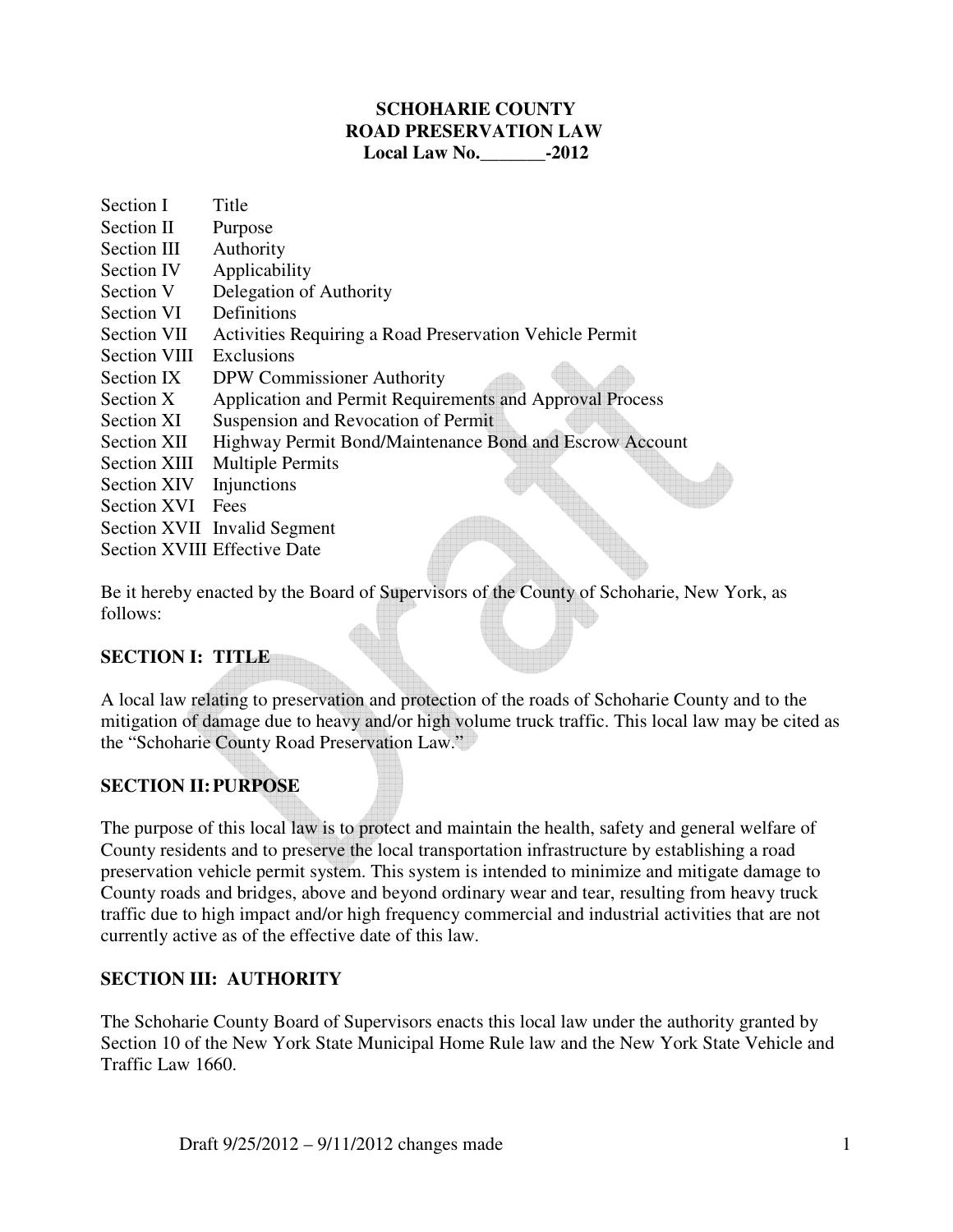# **SECTION IV: APPLICABILITY**

This local law shall apply to all County roads and bridges paved or unpaved, road shoulders, bridges, guard rails, driveways, easements, rights-of-way, culverts, sluice or drainage pipes, ditches, sidewalks, signs, or any utilities or improvements therein, thereon, or there under including seasonal and limited use roads designated by Schoharie County, open to travel by the public, and repaired and maintained by Schoharie County.

# **SECTION V: DELEGATION OF AUTHORITY**

The Schoharie County Commissioner of the Department of Public Works (herein called "DPW Commissioner") is authorized to receive, review, approve, approve with modifications, or deny road preservation vehicle permits to ensure high impact or high frequency truck traffic does not have an adverse impact on County roads and properties.

# **SECTION VI: DEFINITIONS**

1. *Bond:* A commercial bond (monies) to ensure that the condition of the County roads and/or property impacted by high frequency, high impact truck traffic is left in a good or better condition at the completion of the project as they were at the start of the project.

2*. Escrow:* Money put into the custody of a third party, which shall be Schoharie County, for delivery to a grantee only after the fulfillment of the conditions are specified.

3. *Final Bond Release:* Final release of the Bond (monies) by the Schoharie County Board of Supervisors.

4. *High Frequency and High Impact Truck Traffic:* Traffic over County roads generated by a new commercial project or activity that generates more than ten (10) truck trips per 24 hour period for more than three (3) consecutive days, involving trucks that are registered for 26,001 pounds or greater, and/or truck traffic of one or more vehicles that are oversized and/or overweight requiring a permit to travel New York State roads and highways pursuant to New York State Vehicle & Traffic Law 385. See Section VIII for truck traffic that is exempted from this local law.

5. *Permittee*: Shall mean the holder of a "Road Preservation Vehicle Permit" including its contractors, sub contractors, employees and agents, issued pursuant to this Local Law.

6. *Preliminary Bond Release:* A bond release given by the DPW Commissioner based on satisfactory road conditions at project completion and which requires final approval by the Schoharie County Board of Supervisors.

7. *Property:* Shall mean and include any real property (including any improvements therein, thereon or there under) or personal property owned by, or leased to, Schoharie County.

8. *Regulated Vehicle or Equipment:* Trucks, trailers, semi-trailers, tractors and other equipment, both wheeled and tracked vehicles, whether self-propelled or towed, whether loaded or unloaded whose use and operation falls within the definitions in this local law of either high frequency or high impact truck traffic.

Draft 9/25/2012 – 9/11/2012 changes made 2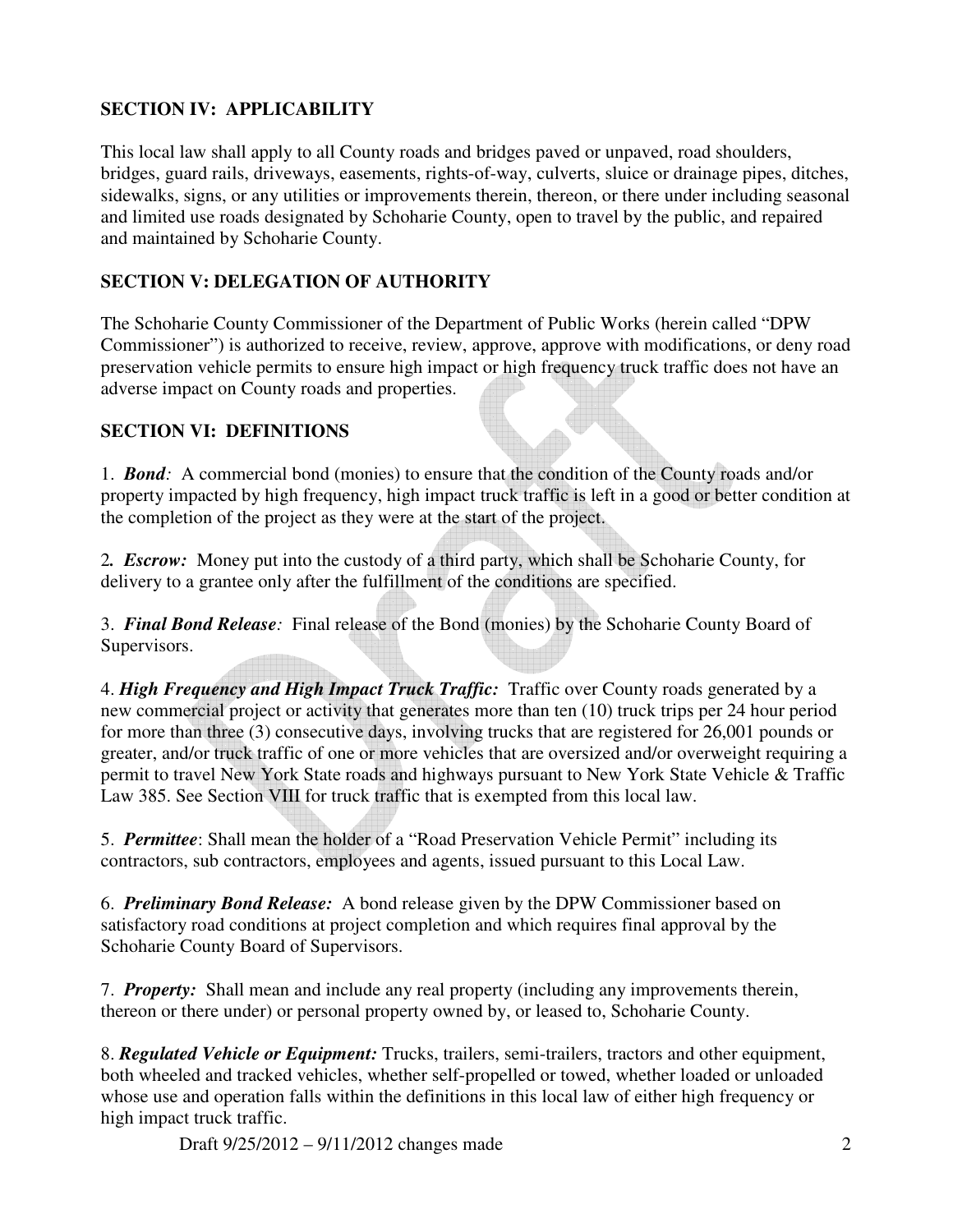9. *Road*: Shall mean and include any paved or unpaved<sub>r</sub> road, shoulder, road right-of-way, bridge, guard rail, concourse, driveway, easement, right-of-way, culvert, sluice or drainage pipe, ditch, dock, tunnel, sidewalk, sign or any utilities or improvements therein, thereon, or there under including seasonal and limited use roads designated by Schoharie County, open to travel by the public and repaired and maintained by Schoharie County.

10. *Road Preservation Local Law Worksheet (Appendix A):* Worksheet to be completed by the Applicant, summarizing the project or activity which will generate the traffic to which this local law applies and submitted to the DPW Commissioner.

11. *Applicant*: Refers to a person, as well as his/her agents, contractors, or subcontractors seeking a Road Preservation Vehicle Permit to use one or more County roads.

# **SECTION VII: ACTIVITIES REQUIRING A ROAD PRESERVATION VEHICLE PERMIT**

- 1. Any high frequency or high impact truck traffic use on County roads as defined above, shall require a written Road Preservation Vehicle Permit pursuant to this Local Law prior to commencing use of any County road. In the event that high frequency or high impact truck traffic uses County roads without the required valid permit, the DPW Commissioner or any law enforcement officer has the authority to deny access to the roads.
- 2. When related to high frequency or high impact truck traffic, no temporary or permanent altering, installing, constructing, modifying, filling, obstructing, or relocating any pavement, bridge, ditch, ditching, drainage flow, culvert, sluice, or drainage pipe located on a County road or within any County road Right-of-Way shall take place until a valid Road Preservation Vehicle Permit has been issued.
- 3. This law shall apply, and a Road Preservation Vehicle Permit shall be required, for all high frequency or high impact truck traffic even if the origin site or locale and/or the destination are located outside Schoharie County so long as travel to and from the origin site and the destination is required over a County road within Schoharie County.
- 4. When high impact or high frequency truck traffic is proposing to use County roads for travel to access parcels inside or outside Schoharie County, an application for a Road Preservation Vehicle Permit shall be made.
- 5. All high impact or high frequency truck traffic utilizing seismic testing shall also require a Road Preservation Vehicle Permit.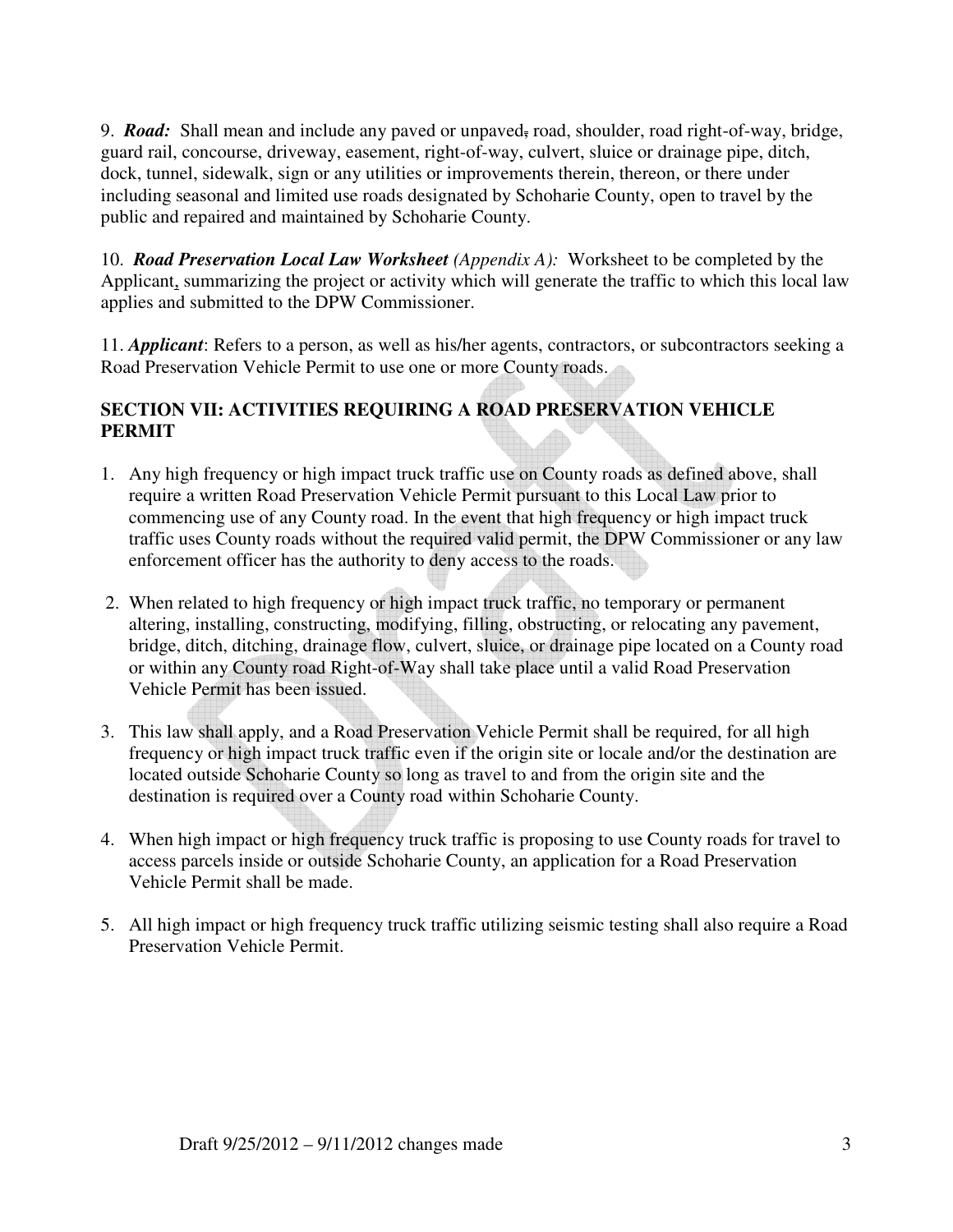# **SECTION VIII EXCLUSIONS**

- 1. All rubber-wheeled vehicles, equipment and machinery, whether self-propelled or towed, utilized in the production of or transportation of agricultural products (as defined in Section 301 of Article 25-aa of the NY AML), school buses, law enforcement vehicles, firefighting and emergency rescue type vehicles, ambulances, military vehicles, equipment operated by the National Guard, and municipal owned and operated vehicles, are exempted from requiring a Road Preservation Vehicle Permit.
- 2. This local law shall not be construed to apply to, or prevent, the regular delivery or pickup of merchandise or other items common for residences, local business construction sites, and farms from property along County roads.

# **SECTION IX: DPW COMMISSIONER AUTHORITY**

- 1. The DPW Commissioner is hereby designated as the authority to receive, review, approve with modifications, approve, or deny all applications for a Road Preservation Vehicle Permit.
- 2. The DPW Commissioner is hereby authorized to consult with others including but not limited to the New York State Department of Transportation. The DPW Commissioner may hire, in compliance with the County Local Laws and procurement policies, any engineer, consultant and/or expert which the DPW Commissioner deems necessary to assist in reviewing and evaluating any application hereunder for a Road Preservation Vehicle Permit.
- 3. Use of Escrow. If the DPW Commissioner determines that a source of funds is needed to promptly reimburse the County for any reasonable costs and expenses incurred by the County in processing an application for a Road Preservation Vehicle Permit, the applicant for a Road Preservation Vehicle Permit will be required by the DPW Commissioner to file with the Schoharie County Treasurer an initial cash or certified funds deposit in the sum of \$10,000.00. These funds shall be required to accompany the filing of the application, and the County shall maintain a separate escrow account of all such funds.
	- a. The Schoharie County Board of Supervisors is hereby authorized to withdraw funds from said escrow account (without prior notice to or consent from the applicant) in order to promptly reimburse Schoharie County for any costs and expenses related to the processing of an application for a Road Preservation Vehicle Permit. In addition, funds from this escrow account will also be used to cover reasonable expenses if roads are to be repaired pursuant to Section 12 of this law and in order to promptly reimburse Schoharie County for any costs and expenses needed for damages, injuries, discharges or spills involving County Roads or other County Property.
	- b. Immediately following any such withdrawals, the Schoharie County Board of Supervisors shall give written notice to the applicant detailing such withdrawals and the reasons therefore.
	- Draft 9/25/2012 9/11/2012 changes made 4 c. If, at any time during the review and approval period this escrow account has a balance of less than \$8,000.00, the applicant shall immediately, upon notification from the Schoharie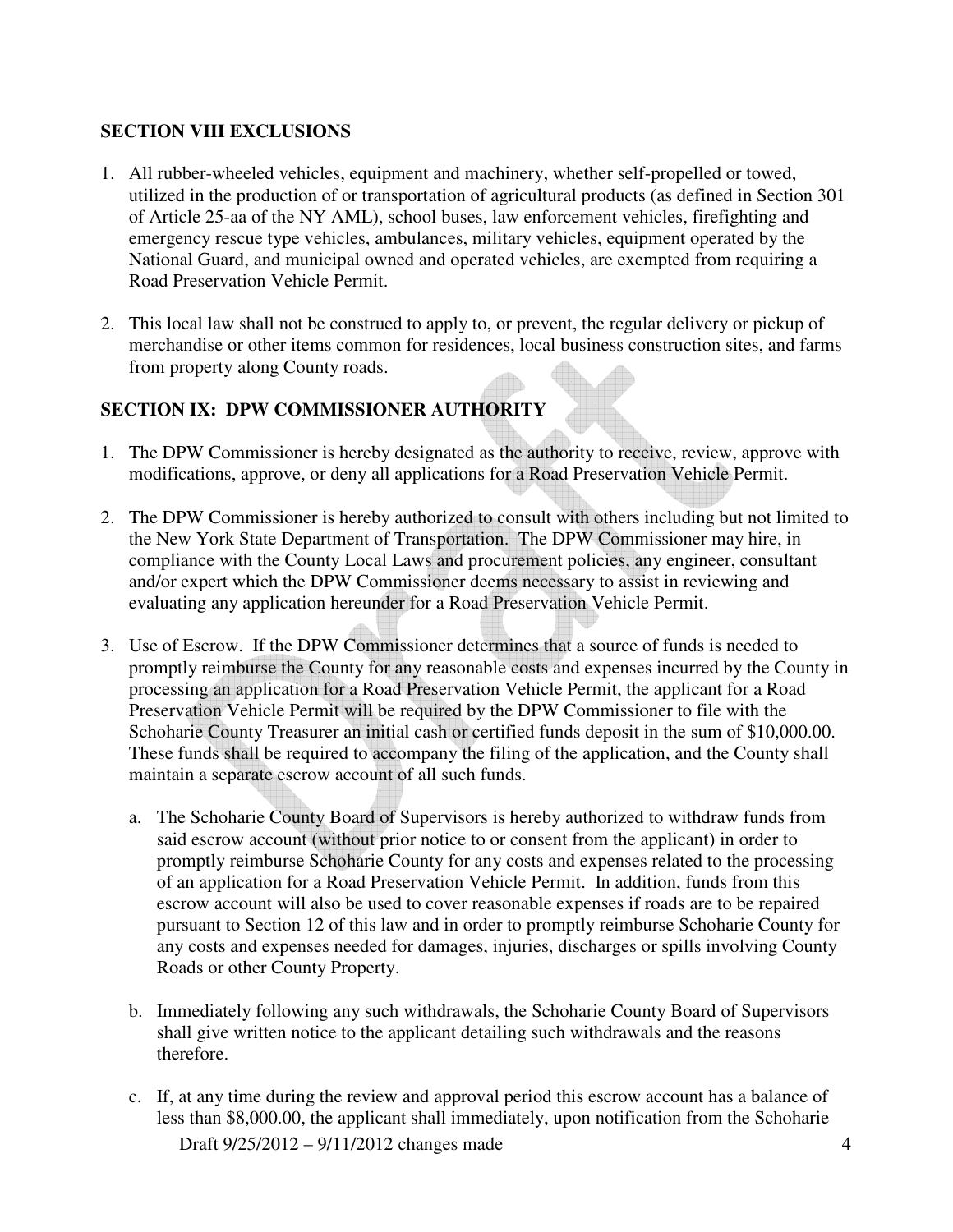County Treasurer, replenish said escrow account to a balance of at least \$10,000.00, within fourteen (14) days of notification. Failure to do so will result in suspension of the Road Preservation Permit review and approval process.

4. The DPW Commissioner is authorized to temporarily suspend the travel of any truck or trucks having received a Road Preservation Vehicle Permit from Schoharie County for emergency reasons including but not limited to flooding, heavy snow, or fire.

### **SECTION X: APPLICATION, PERMIT REQUIREMENTS and APPROVAL PROCESS**

- 1. Application Requirements. The application for a Road Preservation Vehicle Permit shall be submitted to the DPW Commissioner. In addition to all information required on Worksheet A, the DPW Commissioner is authorized to request additional information from the applicant if deemed necessary in order to properly evaluate the permit application. In addition to Worksheet A, the following information shall be provided by the applicant:
	- a. A completed *Road Preservation Local Law (RPLL) Worksheet* (Attachment A), available from the Schoharie County Department of Public Works. All documents must be submitted to the DPW Commissioner prior to the start of any project and/or issuance of permit.
	- b. Identification of all County roads to be used by the Applicant along with a road map depicting the roads and proposed route.
	- c. A baseline survey, prepared by a qualified professional engineer, including, but not limited to a written evaluation, video or photographic documentation demonstrating the condition of the proposed road and/or property described in the permit in accordance with methods described in the NYS Traffic Survey Methods Manual (NYSDOT 2010), and any other documents, maps, sketches, and plans which the DPW Commissioner may require.
	- d. Money in escrow, a highway permit bond, maintenance bond, or comparable blanket bond in an amount to be determined by the Schoharie County Board of Supervisors as listed on the fee schedule on file with the Schoharie County Treasurer. The amount of the bond or money in escrow may be changed by the County Board of Supervisors by Resolution.
	- e. When a bond is required, it must be a Bond with an AAA rated company; with Bond to be delivered and approved by the Schoharie County Board of Supervisors prior to issuance of the permit in the amount set by the DPW Commissioner, consistent with Attachment B-Bond/Fees Schedule.
	- f. An itemized description of the regulated vehicle(s), equipment and/or machinery that shall be traveling or passing over a County road(s) or County highway(s). Such description shall include for each vehicle, piece of equipment or machinery the weight thereof. If such vehicle(s) are to be loaded, i.e., used for the transport of cargo, material(s), water, equipment, machinery the description shall also state the gross loaded weight of such vehicle(s).
	- Draft  $9/25/2012 9/11/2012$  changes made 5 g. If such vehicle(s) is (are) to be loaded, the applicant shall describe the cargo, material(s), machinery and/or equipment to be transported over a County road(s), highway(s).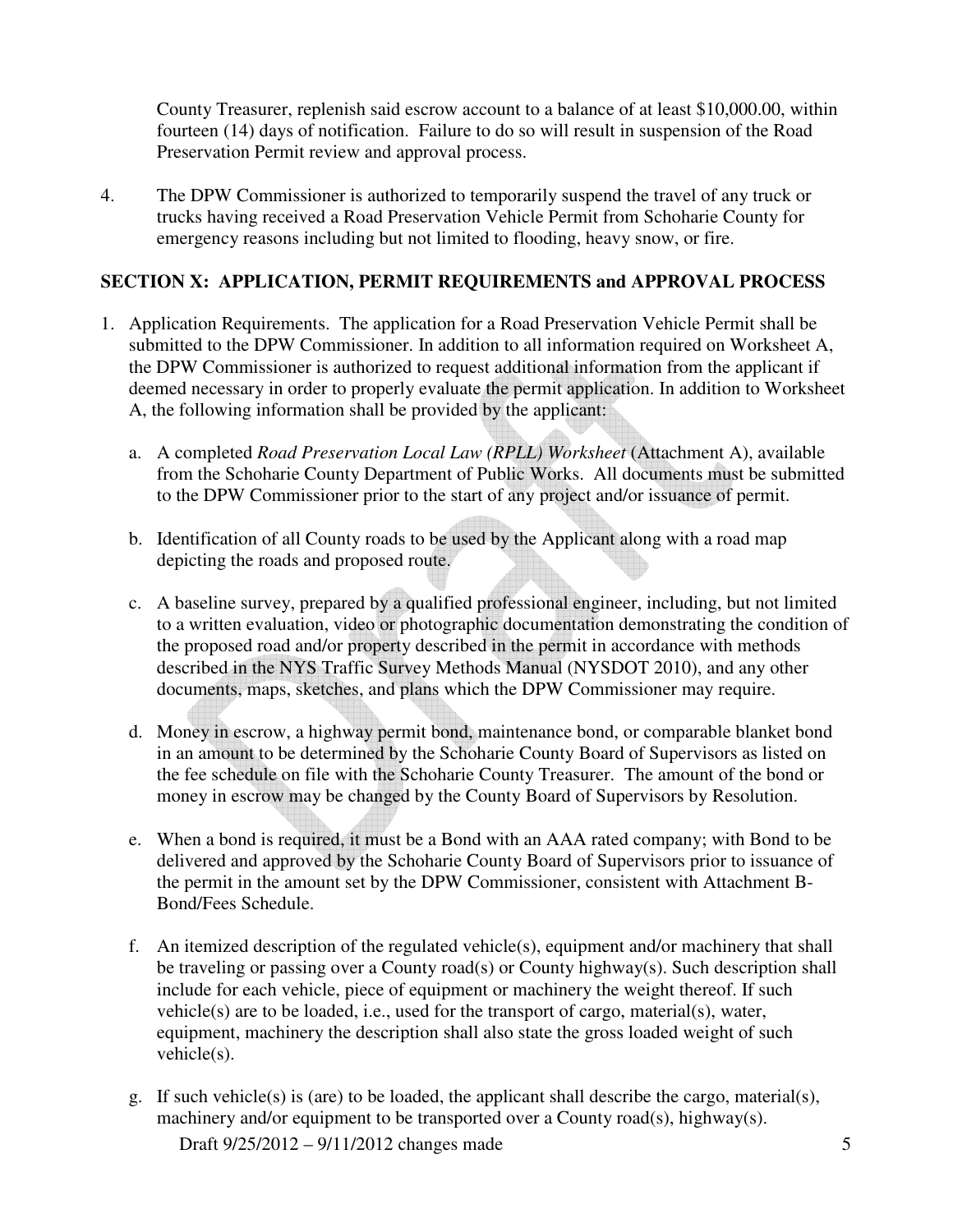- h. The applicant shall expressly state on the application whether any cargo to be transported over a County road(s), highway(s) is flammable, explosive, corrosive, toxic, hazardous or poisonous and if so, include applicable Material Safety Data Sheets (MSDS) for all materials, describe such cargo with particularity such that in the event of a spill, leak or other discharge upon the surface of a County road(s) or highway(s) and/or the lands adjoining thereto, responding fire, ambulance, emergency rescue, law enforcement and hazardous materials responder personnel shall be fully knowledgeable of the risks, hazards and dangers posed to themselves and members of the public arising out of any such spill, leak or other discharge and the proper procedure for dealing with same so as to prevent or minimize personal injury, death and property damage arising out of or in connection with any such spill, leak or other discharge.
- i. A description of any special needs or requirements including alterations, modifications, excavations to County road(s) or highway(s) such as the need for the installation of, widening or lengthening of travel lanes, culvert, sluices, ditching, snow plowing, etc. All special needs or requirements shall be subject to the prior approval of the DPW Commissioner and be at the sole cost of the applicant, or otherwise as determined by the DPW Commissioner.
- j. Whenever any such application for a Road Preservation Vehicle Permit required hereunder shall contain a disclosure that any flammable, explosive, corrosive, toxic, hazardous or poisonous cargo or material, whether same be a solid, semi-solid, liquid, or gas shall be transported over a County road(s) or highway(s) the DPW Commissioner shall forthwith cause a copy of such application to be forwarded within ten (10) days of determination that the application is complete to:
	- (i) All Fire Chiefs in Districts affected
	- (ii) the Schoharie County Fire Coordinator

The DPW Commissioner shall not grant or deny the application for the Road Preservation Vehicle Permit unless nor until all of aforesaid interested agencies shall have acknowledged in writing receipt of a copy of the application and made in writing to the DPW Commissioner its recommendations to either grant the application, grant the application with special conditions or to deny the application. Whenever, one or more of the aforesaid interested agencies shall recommend that the application be denied, such recommendation shall state the grounds upon which denial is recommended.

- k. For seismic testing, in addition to Worksheet A and other information as may be required, the following must be submitted.
	- 1. dates of intended testing, including start dates and completion dates; and
	- 2. precise location(s) to be tested; and
	- 3. numbers of vehicles; including size, weight, and description of each vehicle, that will go to each location; and
	- 4. specific routes of ingress and egress to and from all testing locations; and
	- 5. agreement in writing to Permit Conditions as provided by the DPW Commissioner at time of approval.

Draft 9/25/2012 – 9/11/2012 changes made 6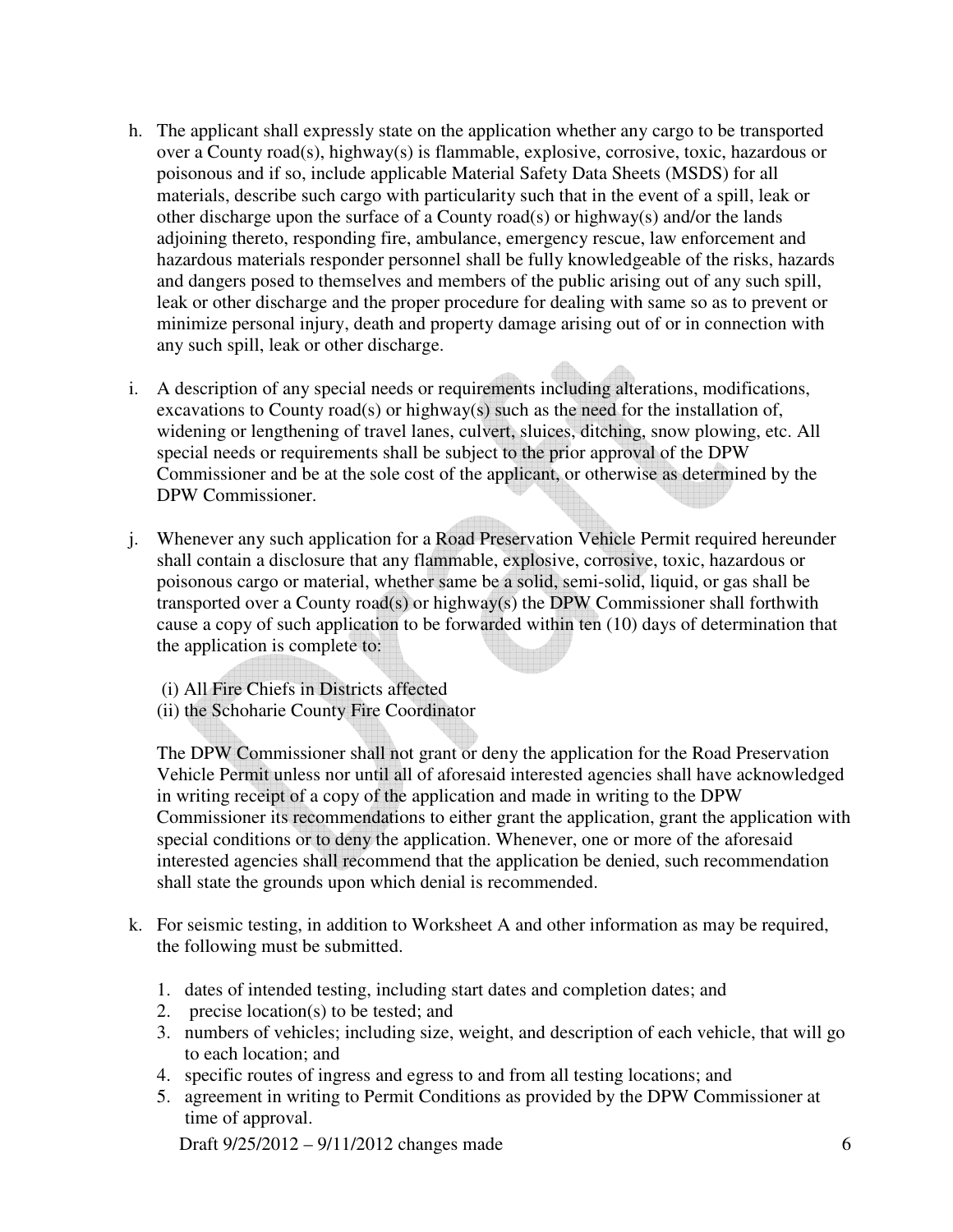#### 2. Permit Conditions.

- a. In no event shall vehicles or equipment be parked or located inside the roadway boundaries or in the right-of-way or block access to neighboring landowners.
- b. Traffic will be maintained in accordance with the Manual of Uniform Traffic Control Devices (MUTCD.
- c. The Permittee shall supply proof of insurance co-naming Schoharie County with a minimum of five (\$5) million dollars in liability insurance coverage to the DPW Commissioner prior to issuance of any permits. The Schoharie County Board of Supervisors shall be notified 30 days prior by the insurance company of termination of such coverage.
- d. The Permittee shall be responsible for any and all repairs of damages caused by their operation to any County road or County property.
- e. This Law applies to the entire duration of any project that induces high frequency truck traffic and/or high impact truck traffic, as defined in Section VI: Definitions of this law.
- f. The Road Preservation Vehicle Permit shall not be assigned, conveyed, pledged or transferred without the express prior written consent of the DPW Commissioner.
- g. The Permittee shall provide the DPW Commissioner with advance written notice of the date upon which the Permittee intends to begin the project or activity which is generating the traffic for which the permit was issued. That notice shall be delivered fourteen (14) days in advance of the date the project or activity is to begin. Once the activity or project is concluded or terminated, Permittee shall provide written notice of conclusion or termination to the DPW Commissioner within ten (10) days of the actual conclusion or termination.
- h. The Road Preservation Vehicle Permit shall not authorize the holder thereof to exceed the maximum gross weight limit authorized for crossing any bridge or posted weight limit for any road.
- i. All Road Preservation Permits must be renewed annually at no added expense to the Permittee by the DPW Commissioner.
- j. The County shall, as a standard condition of every Road Preservation Vehicle Permit (RPVP) require that the Permittee must comply with all other applicable laws, regulations and/or conditions of any other governmental permits which have been issued in connection with authorizing the project or activity which is generating the traffic.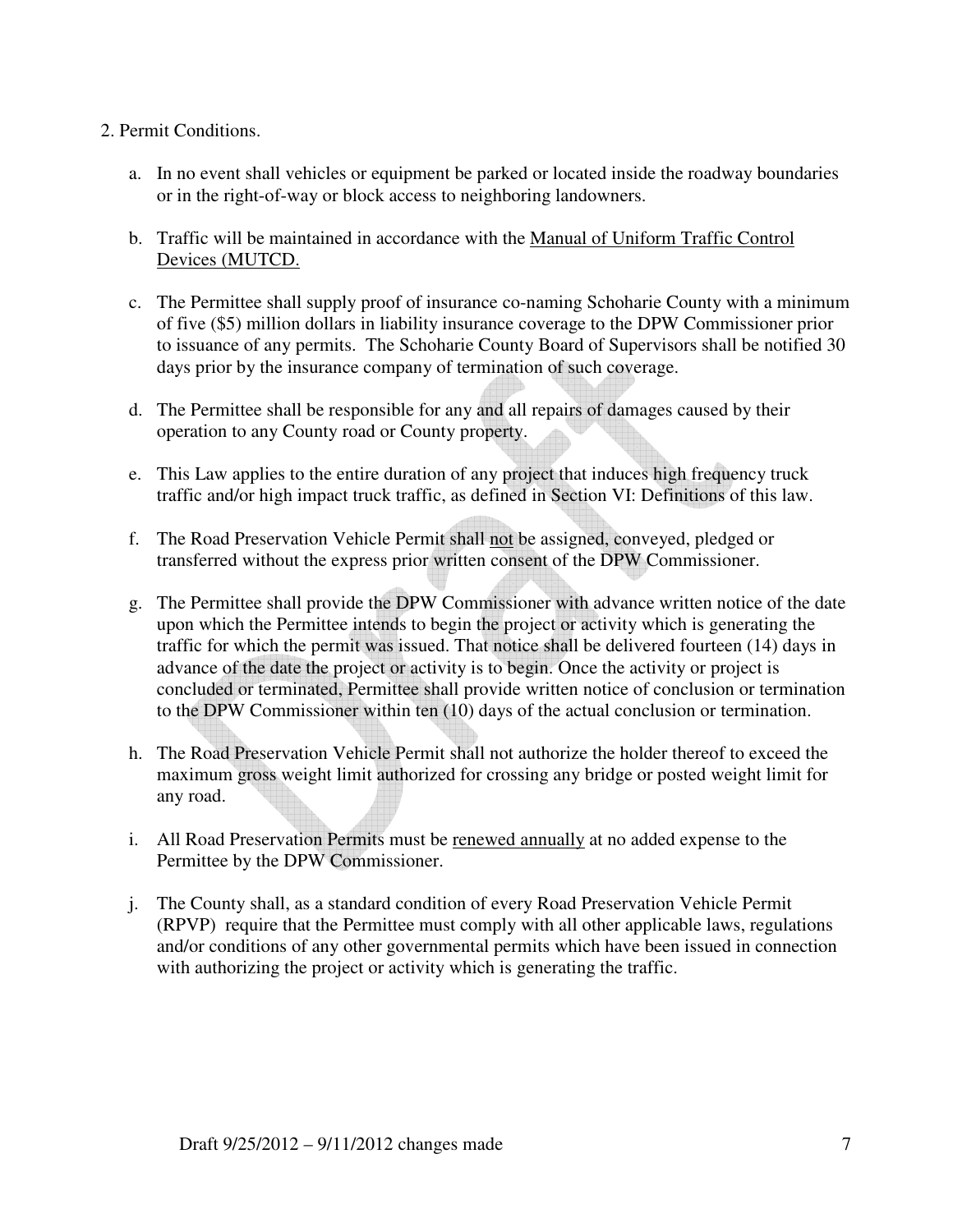#### 3. Approval Process.

- a. Not later than ten (10) business days from the receipt of the application the DPW Commissioner shall review the application and determine whether same is complete or whether more information is required.
- b. An application determined by the DPW Commissioner to be incomplete shall be forthwith returned to the applicant by the DPW Commissioner together with a written request for the required information.
- c. The DPW Commissioner will determine the amount of money in escrow or Bond required (to be determined by scope of work).
- d. The DPW Commissioner *will* inform the Schoharie County Board of Supervisors of a recommended bond/escrow amount prior to review of the complete application and issuance of any Permit. (See Attachment B-Bond/Fees Schedule).
	- 1. The DPW Commissioner shall approve the application, approve it with conditions, or deny the application within thirty (30) days of determining that the application is complete.
	- 2. The DPW Commissioner shall file one copy of his/her decision, including any permit conditions, together with one copy of any complete application with the County Clerk. The DPW Commissioner shall keep and maintain as part of their official County records all applications, resubmitted applications, correspondence, notices of determination, permits and subsequent correspondence and submittals generated in connection with each such application. As official County records all such documents shall be open and accessible to the public for viewing and copying pursuant to the statutes and FOIL (Freedom of Information Act) opinions of the State of New York regarding access to public records.
- 4. Requirements after Approval, but Prior to Commencement of Traffic. Upon issuance of the Road Preservation Vehicle Permit and prior to commencement of the traffic, the Permittee will arrange for:
	- a. video or photographic documentation of condition of the roads, shoulders, and all structures (culverts, bridges, etc.) that will be traversed by the permitted traffic;
	- b. ongoing documentation and analysis to include a written report including video or photographic documentation to be conducted monthly throughout the duration of the activity and within two weeks after the conclusion of the permitted traffic;
	- c. all ongoing analysis reports and required documentation, with included video or photographic documentation, shall be submitted to the DPW Commissioner within one week of recording.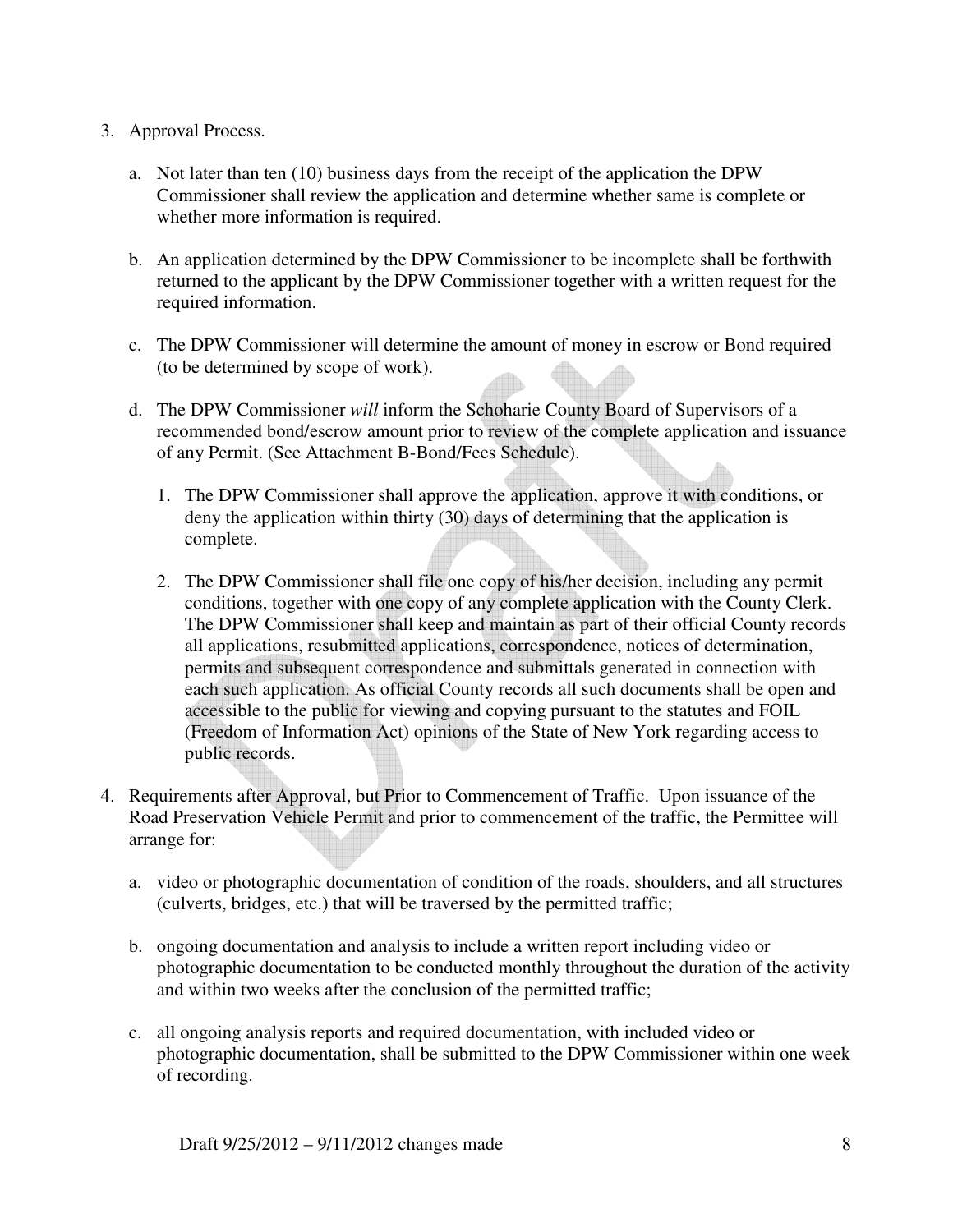# **SECTION XI SUSPENSION AND REVOCATION OF PERMIT**

- 1. Failure to submit the required ongoing analysis report will result in immediate suspension of the Road Preservation Vehicle Permit for two (2) weeks by the DPW Commissioner and failure to comply at the end of such two (2) weeks will result in immediate permit revocation. If revoked, a new permit application has to be filed and new fee paid as though it was a whole new application.
- 2. The DPW Commissioner shall have the right and authority to issue an order to stop all high impact or high frequency traffic to those operating in violation of the terms of the Road Preservation Vehicle Permit, in violation of this Local Law, in violation of applicable provisions of law, or contrary to the conditions upon which its Road Preservation Vehicle Permit was issued.
- 3. Upon violation of any provisions of the Road Preservation Vehicle Permit, or violation of any provisions of this Local Law, the DPW Commissioner may suspend for a period of fourteen (14) days and all work shall cease until violations are corrected by the Permittee and then approved by the DPW Commissioner. The DPW Commissioner may permanently revoke any Road Preservation Vehicle Permit after failure to correct the violation within the fourteen (14) day period upon written notice to the Permittee.

# **SECTION XII: HIGHWAY PERMIT BOND/MAINTENANCE BOND and ESCROW ACCOUNT**

1. Bonds. Any required bond must be paid by the applicant to Schoharie County and remitted to the County Treasurer prior to the initiation of road uses.

At such time, if ever, said highway permit bond, maintenance bond, or comparable blanket bond is expended;

- a. the Permittee or applicant shall replace the same within five (5) days of the receipt of written notice from the County Treasurer;
- b. failing to act on the written notice of instructions, the Road Preservation Vehicle Permit shall be subject to revocation. The Original Worksheet will then have to be reviewed by the DPW Commissioner and approved again as the Permit.
- 2. The Road Preservation Vehicle Permit holder is responsible for all damages done to the roadways, ditches, curbs, culverts, bridges, or other improvements and to public utilities in, under, over and along the roadway related to their traffic activities. Upon written due notice being given by Certified U.S. mail to the road use Permittee, and at the County's sole option, the County may request the road use permit holder to repair all damages, or the County may at its option contract with a third party for the necessary repairs.
- Draft 9/25/2012 9/11/2012 changes made 9 3. All such third party contracts, involving the expenditure of more than TEN THOUSAND DOLLARS (\$10,000.00) for materials or the expenditure of more than TWENTY THOUSAND DOLLARS (\$20,000.00) for labor and materials, shall be deemed to be a public works contract,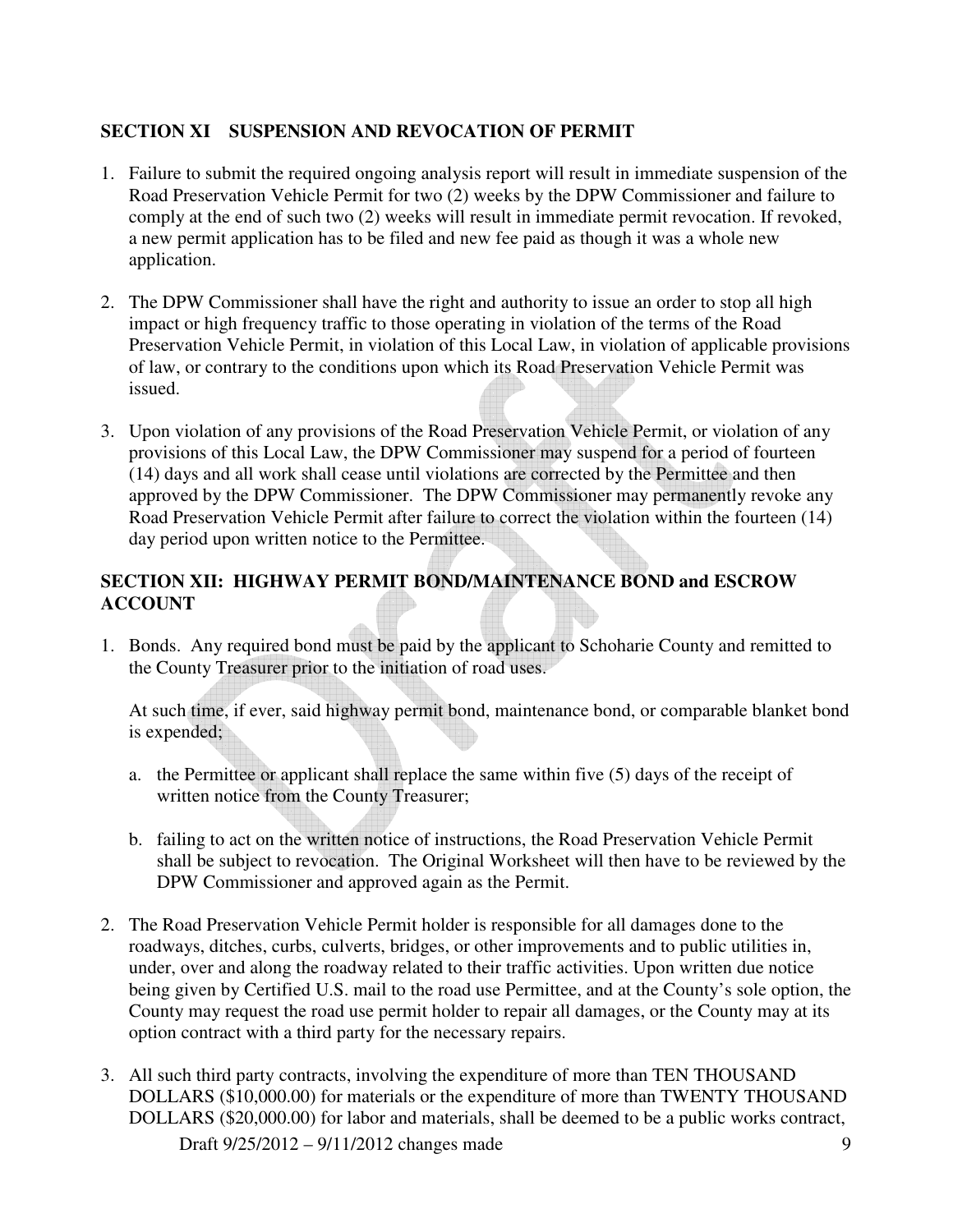advertised and awarded pursuant to the competitive bidding requirements of General Municipal Law Section 103 and the payment of New York State Department of Labor published prevailing wage rates.

- 4. The escrow funds as per Section IX (3) of this law may be used when the Road Preservation Vehicle Permit is in effect to also cover the reasonable fees charged by engineers, consultants and/or experts hired in accordance with the provisions of this law; reasonable administrative costs and expenses incurred by Schoharie County in connection with the permitting process and the repair, restoration and preservation of County Roads and other County Property; and reasonable legal fees, accountants fees, engineers fees, costs, expenses, disbursements, expert witness fees and other sums expended by the County in pursuing any rights, remedies or claims to which the County may be entitled under this Local Law or under applicable provisions of law, as against any Permittee who has violated this Local Law, any insurance company, any bonding company, any issuer of a letter of credit, and/or any United States or State of New York agency, board, department, bureau, commission or official.
- 5. In the event that there is any balance remaining in the account as of the date that the DPW Commissioner determines the Road Preservation Vehicle Permit has expired and further determines that no damages or injuries have been caused to any County road or other County Property for which Schoharie County has not been fully reimbursed, Schoharie County shall pay to the Permittee the balance remaining in the escrow account.
- 6. Upon completion of the project, the Permittee will apply to the DPW Commissioner for a Preliminary Bond Release. Upon inspection of the work site, as necessary, the DPW Commissioner may approve the release of the Bond. If the release is not approved, the DPW Commissioner will specifically document the tasks that must be accomplished in order for the Bond to be released. In this case the Permittee will remedy the specified problem(s) items and then reapply for a Bond Release. Final Bond release must be approved by the Board of Supervisors for repayment of the Bond funds.

# **SECTION XIII: MULTIPLE PERMITS**

In the event more than one permit is in effect at any time for any given road or road section, the DPW Commissioner may, at his discretion, limit the number of trucks allowed under each permit (see Section VI: Definitions).

In the event damage results from multiple uses, the DPW Commissioner will make a reasonable allocation of responsibility to and cause repairs to be funded proportionately from each Permittee.

# **SECTION XIV: INJUNCTIONS**

The County is authorized to go to the New York State Supreme Court to seek an injunction against any Permittee who defies either a permit suspension or revocation.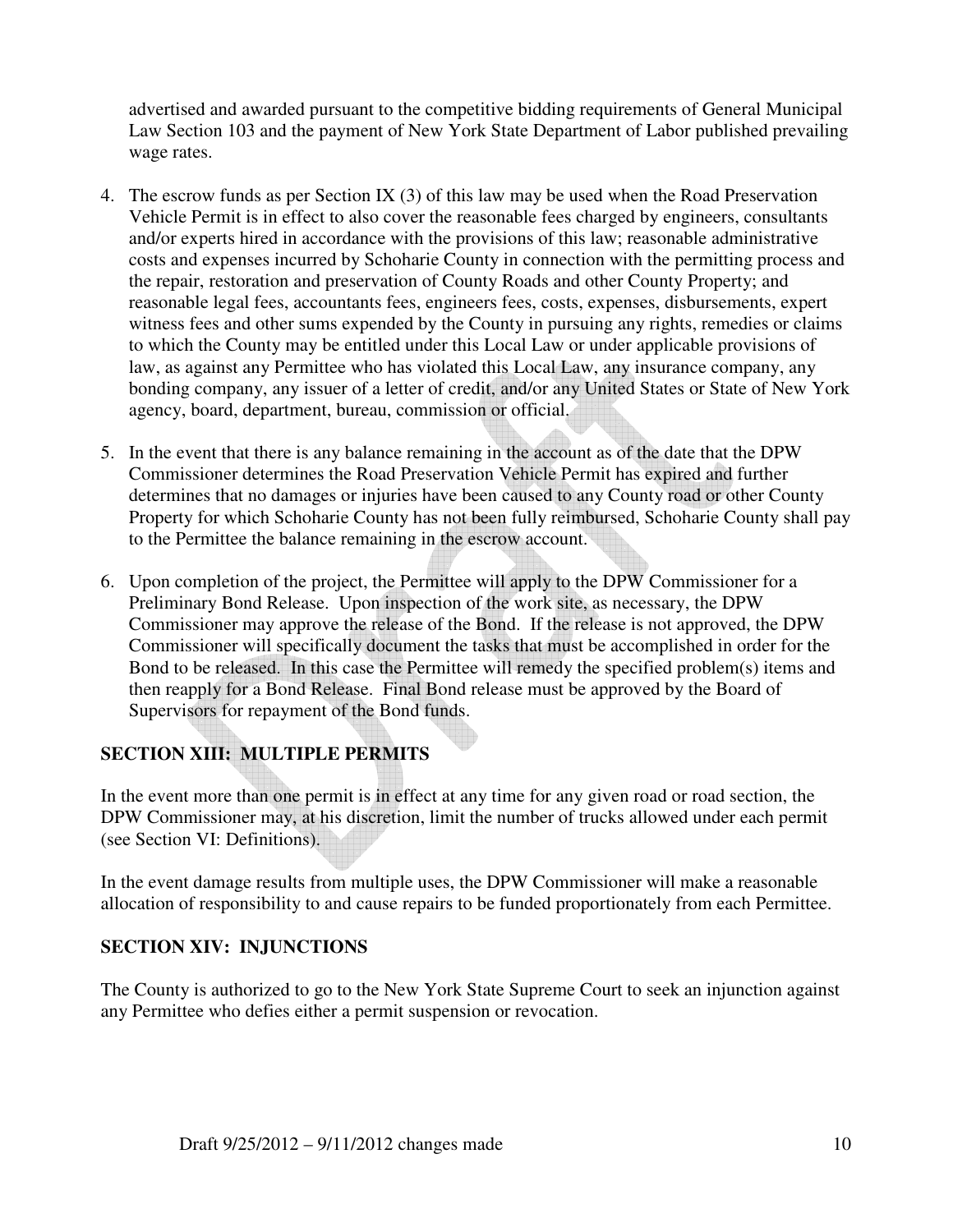#### **SECTION XV: FEES**

A non-refundable processing fee as indicated in the Schoharie County Fee Schedule (Appendix B), payable to Schoharie County in certified funds, must accompany each Worksheet submitted to the DPW Commissioner for the County's records.

The Schoharie County Board of Supervisors shall, by resolution, establish, and from time to time modify, a schedule of fees for Road Preservation Vehicle Permits.

The DPW Commissioner may consult with the following related to any county-controlled bridges, or hire any consultant and/or expert necessary to assist the DPW Commissioner in reviewing and evaluating the application, including but not limited to road evaluations or engineering to determine road and bridge structure capacity, base line traffic, baseline road conditions, potential impacts on roads. An applicant shall deposit with the Schoharie County Treasurer escrow funds sufficient to reimburse Schoharie County for all reasonable costs of consultant and expert evaluation and consultation with the DPW Commissioner in connection with the review of the application.

# **SECTION XVI: REQUEST FOR A WAIVER**

- 1. Request for a waiver from the standards set forth in this Local Law shall be made to the DPW Commissioner in writing and shall contain the grounds on which the appellant relies for requesting the waiver, including all allegations on any facts on which the appellant will rely. The DPW Commissioner shall confer with the Schoharie County Board of Supervisors regarding such waiver request.
- 2. No waiver shall be granted, unless the Schoharie County Board of Supervisors finds in its sole and absolute discretion and records in its minutes that:
	- a. granting the waiver would be in keeping with the intent and spirit of Local Laws and is in the best interests of the County; and
	- b. there are special circumstances involved in the particular case as stated in Section IV – Applicability; and
	- c. the waiver is the minimum necessary to accomplish the purpose.

#### **SECTION XVII: INVALID SEGMENT**

In any part or provision of this Local Law or the application thereof, to any person or circumstances be adjudged invalid by any court of competent jurisdiction, such judgment shall be confined in its operation to the part or provision or application directly involved in the controversy in which such judgment shall have been rendered and shall not affect or impair the validity of the remainder of this Local Law or the application thereof to other persons or circumstances, and Schoharie County hereby declares that it would have passed this Local Law or the remainder thereof had such invalid application or invalid provision been known.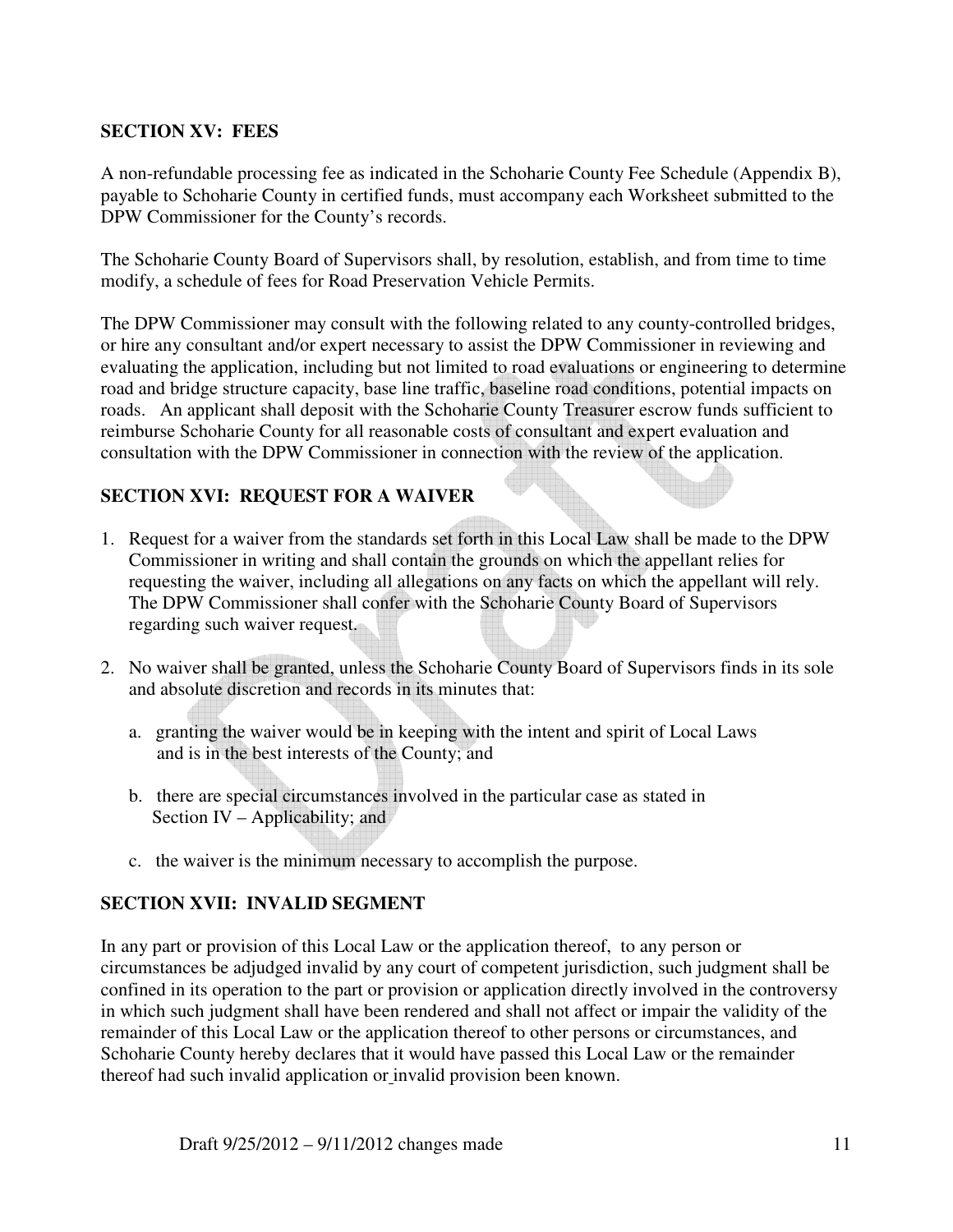If at any time there is a conflict between this law and any other Schoharie County Law, this law shall control.

# **SECTION XVIII: EFFECTIVE DATE**

This Local Law shall take effect immediately upon filing in the office of the New York State Secretary of the State in accordance with the provisions of Section 27 of the Municipal Home Rule Law of the State of New York.

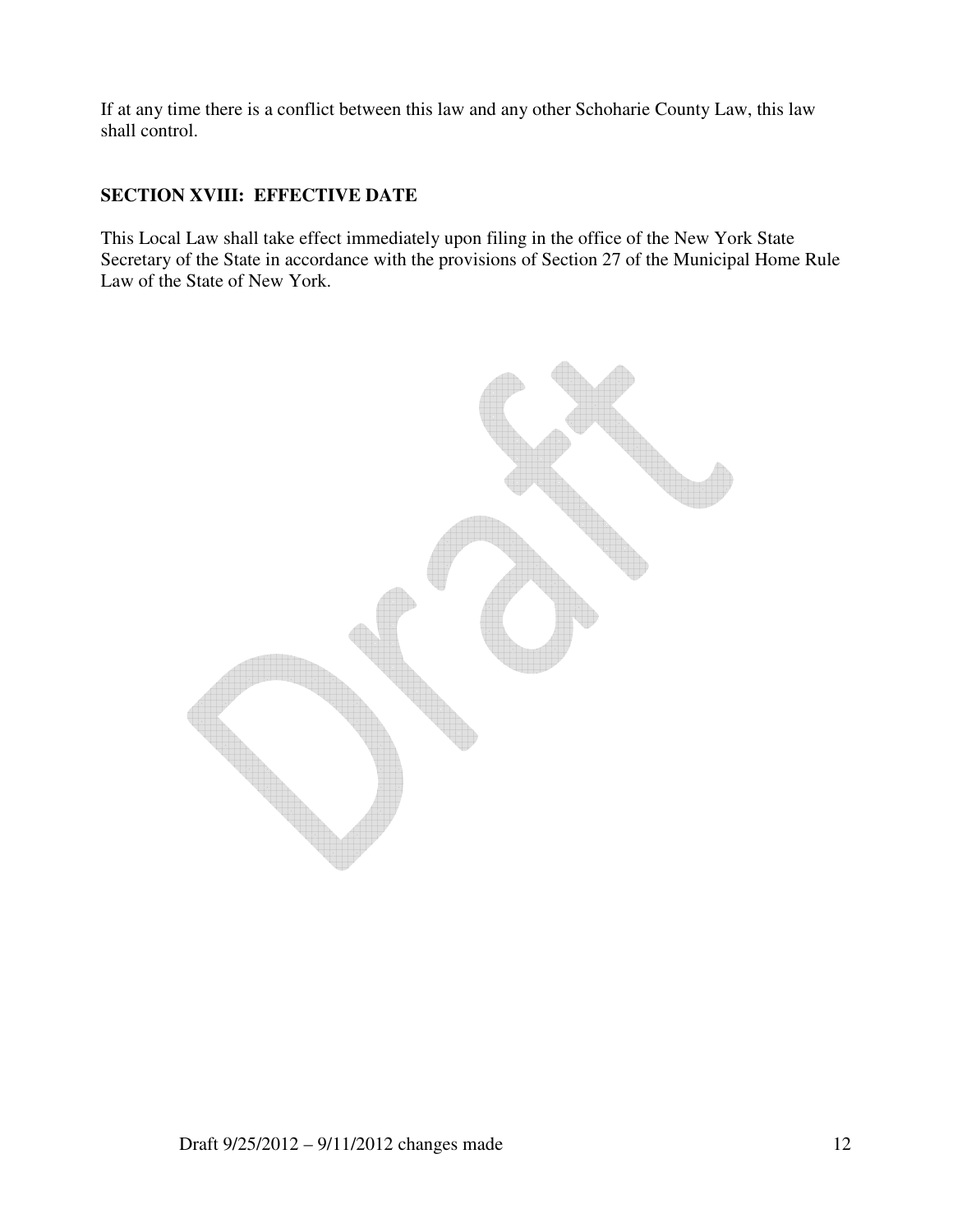Page 1 of 2

#### **SCHOHARIE COUNTY Attachment A ROAD PRESERVATION LAW WORKSHEET**

All information from Section VIII of the Schoharie County Road Preservation Law shall be included and attached as part of a complete application including the following information: (NOTE: Attach additional pages as necessary and number according to item being detailed.)

| 1. |                                                                                                                                                                                                                                                                                                                                                              |                                            |  |                                                                                                                       |    |  |
|----|--------------------------------------------------------------------------------------------------------------------------------------------------------------------------------------------------------------------------------------------------------------------------------------------------------------------------------------------------------------|--------------------------------------------|--|-----------------------------------------------------------------------------------------------------------------------|----|--|
|    |                                                                                                                                                                                                                                                                                                                                                              |                                            |  |                                                                                                                       |    |  |
|    |                                                                                                                                                                                                                                                                                                                                                              |                                            |  |                                                                                                                       |    |  |
| 2. | Individual who will have overall responsibility/authority for the activity for which a Road<br>Preservation Vehicle Permit is sought.                                                                                                                                                                                                                        |                                            |  |                                                                                                                       |    |  |
|    |                                                                                                                                                                                                                                                                                                                                                              |                                            |  |                                                                                                                       |    |  |
|    |                                                                                                                                                                                                                                                                                                                                                              |                                            |  |                                                                                                                       |    |  |
|    |                                                                                                                                                                                                                                                                                                                                                              |                                            |  |                                                                                                                       |    |  |
|    |                                                                                                                                                                                                                                                                                                                                                              |                                            |  |                                                                                                                       |    |  |
| 3. | Work description (i.e. timber, hydrofracking, pipeline construction, telecommunications facility<br>construction, gravel mining, natural gas drilling, wind energy facility construction, etc.:                                                                                                                                                              |                                            |  |                                                                                                                       |    |  |
|    |                                                                                                                                                                                                                                                                                                                                                              |                                            |  |                                                                                                                       |    |  |
| 4. |                                                                                                                                                                                                                                                                                                                                                              |                                            |  | Work Location and Description:                                                                                        |    |  |
| 5. | Proposed Truck Routes (includes miles to be traveled on each road, maps of proposed truck routes<br>for all construction in a road right of way, including pipelines, etc.) Such designation shall constitute<br>the "approved designated route of travel" which shall not be changed or deviated without prior<br>written approval by the DPW Commissioner. |                                            |  |                                                                                                                       |    |  |
|    |                                                                                                                                                                                                                                                                                                                                                              |                                            |  |                                                                                                                       |    |  |
| 6. | Landowner:                                                                                                                                                                                                                                                                                                                                                   |                                            |  | <u> 1989 - Johann Stoff, deutscher Stoff, der Stoff, der Stoff, der Stoff, der Stoff, der Stoff, der Stoff, der S</u> |    |  |
|    |                                                                                                                                                                                                                                                                                                                                                              |                                            |  |                                                                                                                       |    |  |
|    |                                                                                                                                                                                                                                                                                                                                                              |                                            |  |                                                                                                                       |    |  |
|    |                                                                                                                                                                                                                                                                                                                                                              | Draft $9/25/2012 - 9/11/2012$ changes made |  |                                                                                                                       | 13 |  |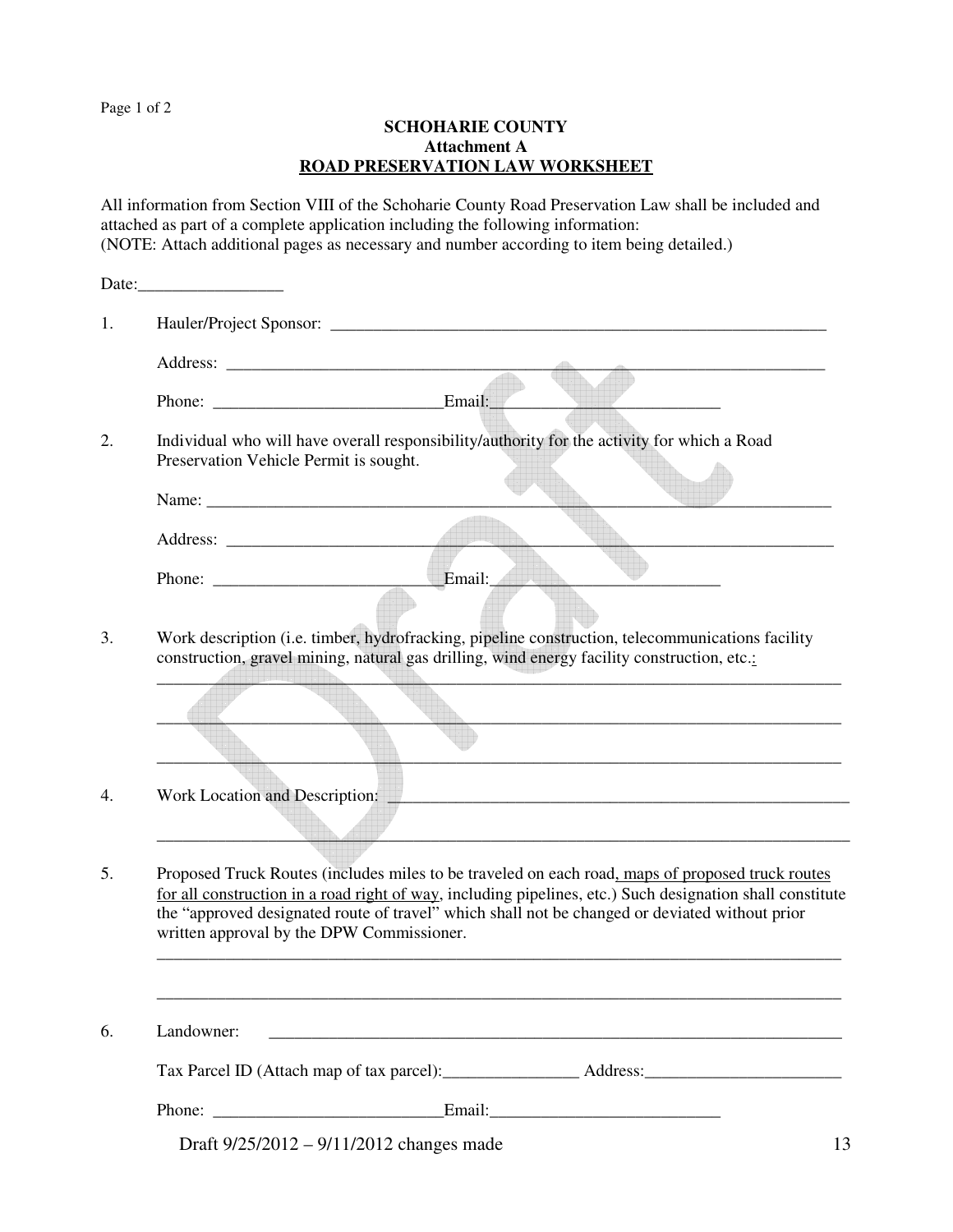# Page 2 of 2

#### **SCHOHARIE COUNTY Attachment A ROAD PRESERVATION LAW WORKSHEET**

| 7:  | <b>Start Date:</b>                                                                                                                                                                                                      |  |  |  |  |
|-----|-------------------------------------------------------------------------------------------------------------------------------------------------------------------------------------------------------------------------|--|--|--|--|
|     | <b>Completion Date:</b><br><u> 1989 - Johann John Harry Harry Harry Harry Harry Harry Harry Harry Harry Harry Harry Harry Harry Harry Harry</u>                                                                         |  |  |  |  |
|     |                                                                                                                                                                                                                         |  |  |  |  |
|     | Maximum truck trips per day: _____ Hours such travel will occur: _______________                                                                                                                                        |  |  |  |  |
| 8.  | Date Paid:<br>Bond Amount: _____________                                                                                                                                                                                |  |  |  |  |
|     | Approval Date: ______________<br><b>County Treasurer:</b>                                                                                                                                                               |  |  |  |  |
| 9.  | Preliminary Bond Release Application Date:                                                                                                                                                                              |  |  |  |  |
| 10. | Deficiencies to be repaired prior to project start, maintained during project, and at project<br>completion (may include, but not limited to, culvert replacement, bridge repairs, and/or road<br>subbase replacement): |  |  |  |  |
|     |                                                                                                                                                                                                                         |  |  |  |  |
|     |                                                                                                                                                                                                                         |  |  |  |  |
|     |                                                                                                                                                                                                                         |  |  |  |  |
|     | <b>Deficiencies Repaired Date:</b>                                                                                                                                                                                      |  |  |  |  |
|     | Verification Date:                                                                                                                                                                                                      |  |  |  |  |
|     | Verified and approved by:<br>DPW Commissioner                                                                                                                                                                           |  |  |  |  |
| 11. |                                                                                                                                                                                                                         |  |  |  |  |
| 12. | Final Bond Release: \$<br>Date:                                                                                                                                                                                         |  |  |  |  |
|     | DPW Commissioner:<br><b>Signature</b><br>County Treasurer:<br><b>Signature</b>                                                                                                                                          |  |  |  |  |

Comments:

Draft  $9/25/2012 - 9/11/2012$  changes made 14